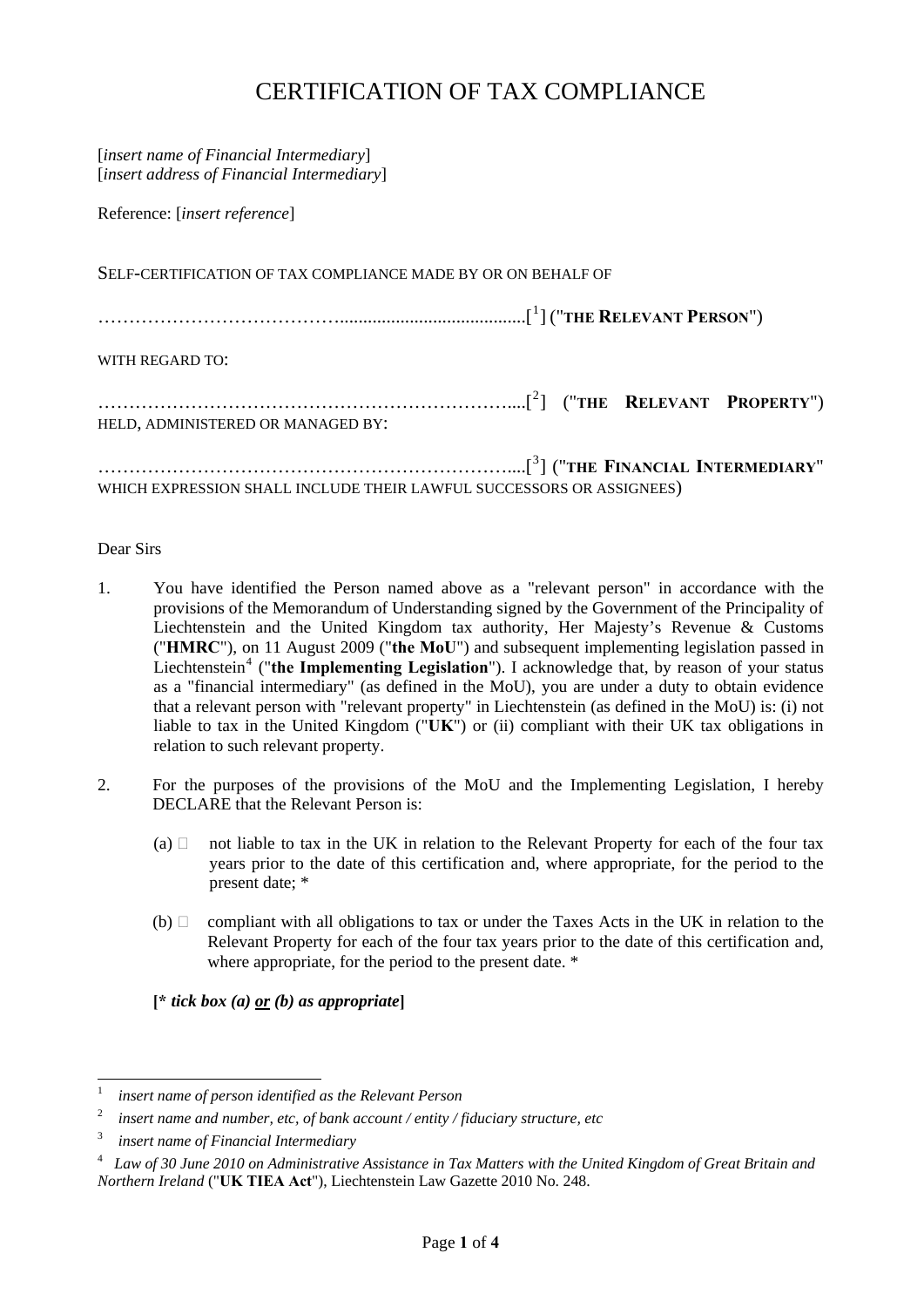- 2.1 For the purpose of this declaration, I acknowledge that the ownership or occupation of property outside the UK, or the establishment or declaration of tax residence and/or domicile in a country other than the UK, are not sufficient in themselves to enable a Relevant Person to declare that they are not liable to tax in the UK in relation to the Relevant Property.
- 2.2 For the purposes of this declaration, references to the Relevant Property shall include but shall not be limited to:
	- (a) any funds, assets or investments that are or have been held in or by the Relevant Property, and/or
	- (b) any income, profit or gains that have accrued in or in relation to the Relevant Property,

and reference to the same shall include any benefit, use, attribution, disposition or remittance thereof that is liable to tax in the UK whether on an actual, arising or remittance basis under the prevailing laws in force in the UK from time to time.

- 3. I hereby AGREE that I will inform the Financial Intermediary within 30 days of (i) any relevant change, which occurs prior to 5 April 2016, in the taxable status of the Relevant Person, or the liability to tax in the UK in relation to the Relevant Property and/or (ii) any fact or matter that renders any statement contained in paragraph 2 above inaccurate or incomplete.
- 4. If the Financial Intermediary has reason to believe that the declaration contained in paragraph 2 above is or may be materially inaccurate, I hereby AGREE to provide to the Financial Intermediary within 60 days of any request being made such information and/or evidence as the Financial Intermediary may reasonably require to confirm the accuracy of the said declaration.
- 4.1 If (1) in its sole discretion the Financial Intermediary considers (a) that the declaration contained in paragraph 2 above is or may be inaccurate and/or (b) that any information or evidence provided pursuant to paragraph 4 above is unsatisfactory or (2) the requested information or evidence is not supplied within 60 days of the date of the request, I hereby AGREE that the Financial Intermediary shall without liability to me have the right, without prior notice, to cease to provide relevant services to me or on my behalf in relation to the Relevant Property (including the right to request, in its sole discretion, direction regarding the same from the authorities in Liechtenstein) in accordance with the provisions of the Implementing Legislation.
- 4.2 I acknowledge that:
	- (i) the Financial Intermediary will be subject to an audit procedure by a duly qualified and independent auditor, including in respect of this certification, in accordance with the provisions of the Implementing Legislation, and
	- procedures in Liechtenstein. (ii) in certain circumstances (*e.g.* in the context of a criminal investigation or other action), HM Revenue & Customs in the UK may submit a specific request to the authorities in Liechtenstein under the provisions of the TIEA<sup>[5](#page-1-0)</sup> to obtain relevant data from the Financial Intermediary, including a copy of this certification, following certain
- 5. I hereby DECLARE that:

-

5.1 as appropriate and necessary, I have taken tax and/or legal advice in relation to the matters referred to herein; and

<span id="page-1-0"></span><sup>5</sup> The TIEA means the *Agreement between the Government of the Principality of Liechtenstein and the Government of the United Kingdom of Great Britain and Northern Ireland on Tax Information Exchange* of 11 August 2009 brought into force in Liechtenstein via the Implementing Legislation.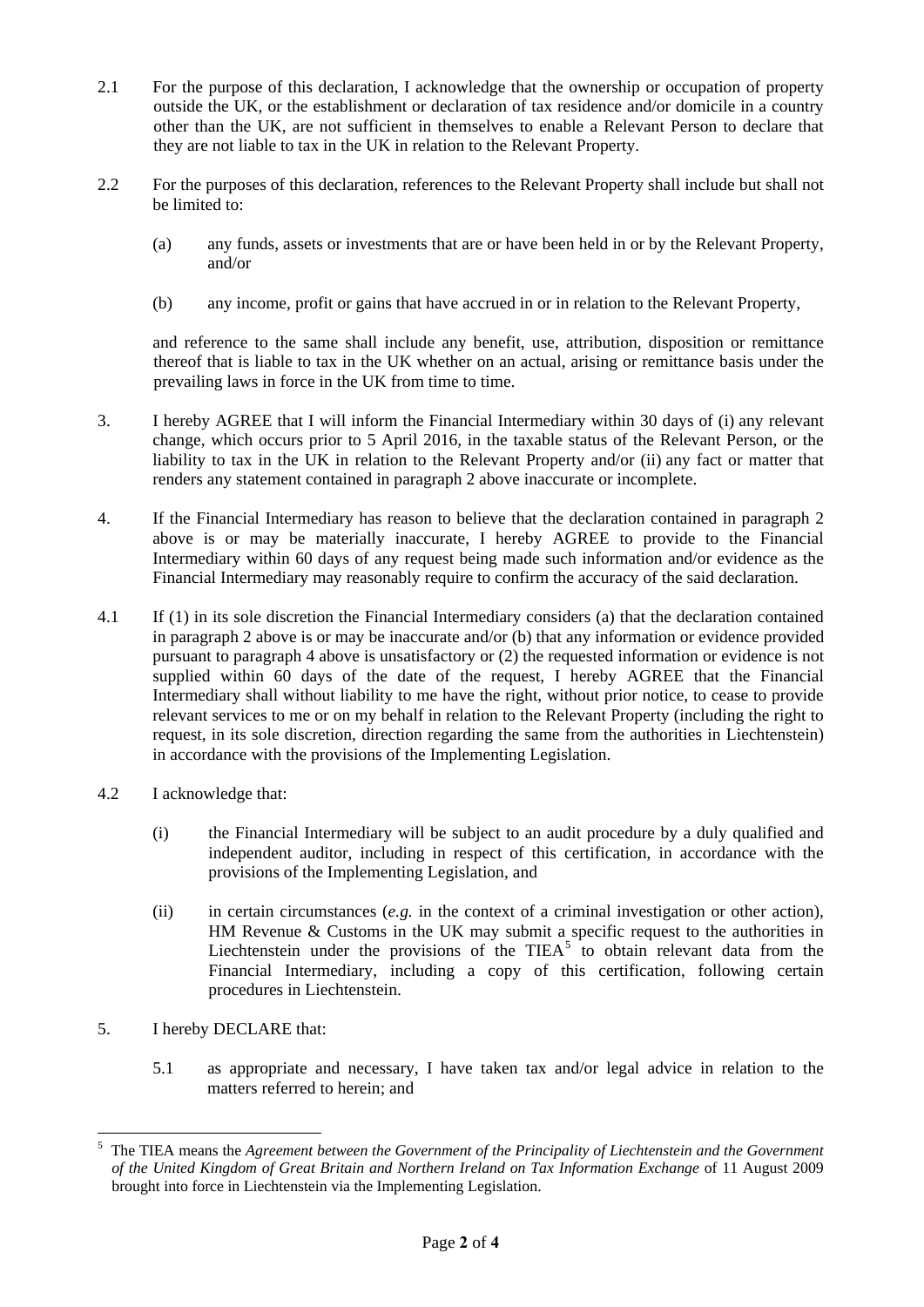- 5.2 the information contained herein is accurate, true and complete to the best of my knowledge and belief.
- 6. I acknowledge and AGREE that this certification is subject to the laws of Liechtenstein and that the courts of Liechtenstein shall have jurisdiction in relation to any issue or dispute arising in relation to the matters referred to herein.

(*Note:* 

*Section A below should be completed if this certification is made by the Relevant Person.* 

*Section B below should be completed and the requested documents provided if this certification is made on behalf of a Relevant Person by a parent or a legally appointed guardian or power of attorney where the Relevant Person is a minor (under 18 years of age) or is mentally or physically incapacitated).* 

## **SECTION A**

Name:……………………………………………(BLOCK CAPITALS)

(**the Relevant Person**)

Principal permanent residential address of the Relevant Person:

…………………………………………………………………

…………………………………………………..

…………………………………………………..(BLOCK CAPITALS)

|--|

Date:……………………………………………..

## **SECTION B**

Name:……………………………………………(BLOCK CAPITALS)

## (**for and on behalf of the Relevant Person**)

Principal permanent residential address of the signatory:

………………………………………………….. …………………………………………………………………………… …………………………………………………..(BLOCK CAPITALS)